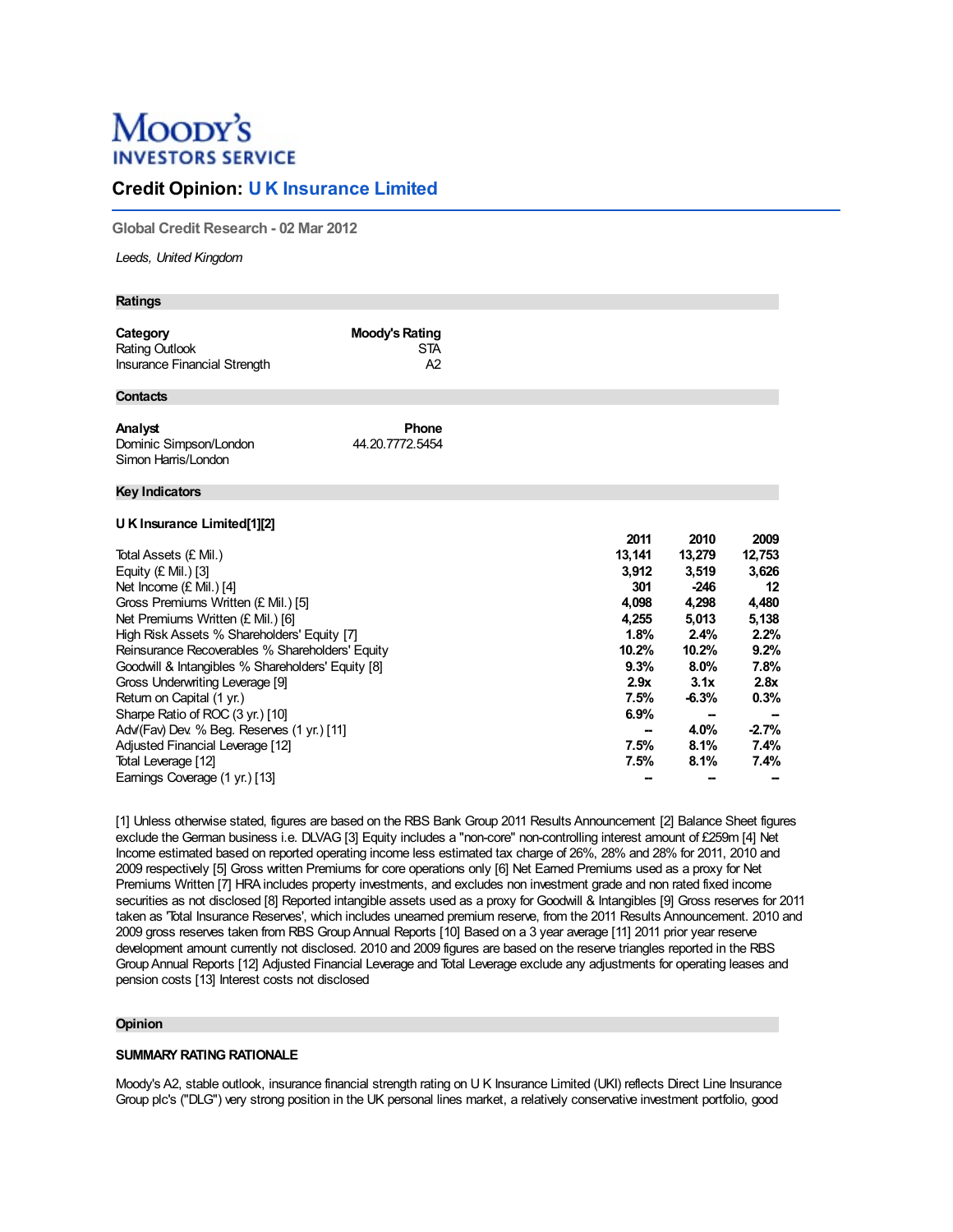capitalisation, and low financial leverage. These strengths are off-set by relatively weak geographic and business diversification, and the challenge of sustaining recent performance improvements within the very competitive UK Motor market which remains vulnerable to bodily injury claims inflation. DLG also has to execute a successful divestment from its current owner, the Royal Bank of Scotland Group plc (RBSG, A3 senior debt, on review for possible downgrade), by the end of 2014. DLG is progressing in separating its business from RBSG including the launch of a new corporate identity - Direct Line Group.

To comply with EC State Aid requirements, RBSG must cede control of DLG by 31 December 2013 and have divested its entire interest by 31 December 2014. In line with this requirement, RBSG is planning the commencement of an IPO for DLG in H2 2012, subject to market conditions. In light of this divestment requirement, UKI's IFSR is currently neither positively nor negatively impacted as a result of its current ownership by RBSG, although UKI's rating could be negatively impacted in the event of a substantial weakening of RBSG's credit profile and any delay to the divestment from RBSG.

UKI, which is now DLG's main (UK) operating subsidiary, underwrites over 90% of DLG's business. Via a Part VII transfer effected in December 2011, UKI received almost all of the assets and liabilities of Direct Line Insurance plc (established by RBS in 1985), Churchill Insurance Company Ltd (established in 1989 and acquired by Direct Line in 2003), and the National Insurance and Guarantee Corporation Ltd ( NIG, established in 1894 and acquired by Churchill in 2000). DLG also manages relatively small Italian and German insurance businesses. DLG's business, which is UK Motor orientated, is split on an income basis: 51% UK personal Lines Motor, 22% personal lines Home, 8% UK personal lines rescue & other, 8% UK Commercial, 9% International and 2% other (predominantly personal lines brokers).

#### **Credit Strengths**

Very strong position in the UK personal lines market, with powerful brands

Low exposure to product risk with a personal lines orientation

Relatively conservative investment portfolio

Good capitalisation

Low financial leverage

#### **Credit Challenges**

Relatively weak geographic and business diversification; UK and Motor business predominate

Sustaining performance improvements and growing profitably in very competitive UK Motor market

Bodily injury claims inflation in UK Motor market which led to significant reserve strengthening in 2010 and 2009

Enhancing contribution of Commercial and International businesses to overall operating profit

Successful divestment from RBS Group via a planned IPO

#### **Rating Outlook**

The rating outlook is stable.

What to Watch For:

-Commencement of planned IPO in H2 2012, subject to market conditions

-UK Motor pricing environment

-Legal developments in UK Motor re claimants' compensation

#### **What Could Change the Rating - Up**

-Average return on capital through the cycle of at least 8% with combined ratio consistently below 100% and stable reserving

-Sustained gross underwriting leverage of 3x or below

-Profitable development of non-UK businesses

-Successful divestment from RBSG

# **What Could Change the Rating - Down**

-Average return on capital through the cycle below 6%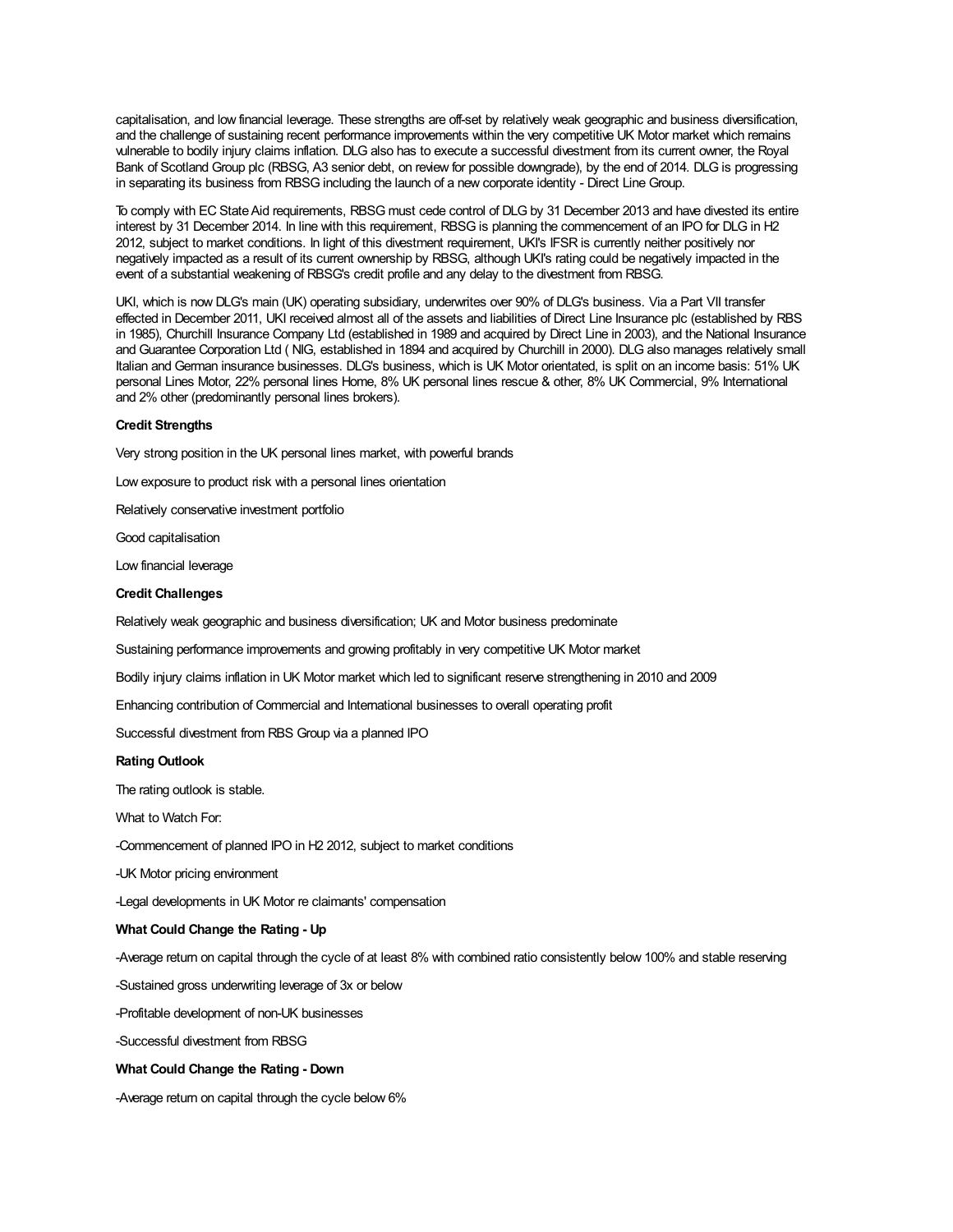-Adjusted financial leverage in excess of 30%

-Earnings coverage below 6x

-Meaningful deterioration in capital adequacy either from an economic or an IGD perspective.

### **Recent Results and Developments**

-At YE11, DLG reported an operating profit (including non-core business) of £407m (YE10: loss of £341m), a core combined ratio of 100% (121%), core gross premium written of £4,098m (£4,298m), and equity of £3,912m.

-As part of RBSG's YE11 reporting on 23/2/12, it was announced that RBSG's insurance business had changed its name to Direct Line Insurance Group plc, and that RBSG continues to plan an IPO for DLG in H2 2012, subject to market conditions.

#### **DETAILED RATING CONSIDERATIONS**

Moody's rates UKIA2 (stable outlook) for insurance financial strength which is in line with the adjusted rating indicated by the Moody's insurance financial strength rating scorecard.

#### **Insurance Financial Strength Rating**

The key factors currently influencing the rating and outlook are:

Factor 1 - Market Position, Brand and Distribution (Aa)

We view DLG's market position as excellent. As at YE10, it was the largest personal Motor and Home lines writer in the UK, and its brands, especially Direct Line and Churchill, are very powerful. DLG is also a meaningful player in the direct Motor markets in Germany and Italy, but its overall market position in these countries is very small.

DLG's UK market share has been declining recently as a result of exiting unprofitable business and the cessation of the Tesco Personal Finance (TPF) joint venture. Furthermore, its market share, especially in Motor, has been negatively impacted by the strong market growth in price comparison websites ("PCW") which encourage switching and in which DLG has been relatively underweight, although Direct Line branded business is deliberately not quoted on PCWs. However, going forward, we expect DLG's personal lines market position to remain very strong.

DLG's personal lines distribution is strong with products sold directly by phone, over the internet, through PCWs and via partnerships including RBS/NatWest, Nationwide and Sainsburys. The much smaller Commercial insurance also benefits from some direct distribution, although the vast majority of business is accessed via brokers. However, given the direct/personal lines focus of the book, and DLG's inherent scale advantages, the underwriting expense ratio is viewed as relatively high, although we expect this ratio to improve via the implementation of efficiency programs.

#### Factor 2 - Product Risk and Diversification (Baa)

DLG writes non-life business, split 90% personal lines, 10% commercial lines, with the main classes of business being Motor and Property. Management view the business on a divisional basis, which at YE11 and by income/GWP was split: UK Motor (51%/42%), UK Home (22%/25 %), UK Rescue & Other (8%/8%), UK Commercial (8%/11%), International (9%/14%) and other, predominantly the discontinued PL broker book (2%/0%). DLG's product risk is considered low given the preponderance of personal lines risks, and although the business is exposed to windstorm and flood catastrophe risk, DLG purchases significant reinsurance cover.

However, business line diversification is viewed as relatively limited in light of the preponderance of personal lines Motor and Home business, and geographically the book is dominated by UK business. Going forward, geographic diversification could improve as DLG looks to grow organically its international business, but we expect the proportion of UK business to remain very significant for the foreseeable future.

#### Factor 3 - Asset Quality (A)

We view overall asset quality as good. DLG has a relatively conservative investment portfolio, with 93% of its core investment portfolio invested in bonds and cash as at 31 December 2011. High risk assets as a % of equity is very low - DLG currently has no equities exposure.

The credit quality of the fixed income and cash portfolio is very good, with 95% of the core portfolio ratedA or higher. DLG has no exposure to peripheral European sovereign debt and a limited amount of corporate bond exposure to Ireland, Italy and Spain. However, there is concentration risk in the government bond portfolio via its significant proportion of UK gilts, and within the corporate bond portfolio there is significant exposure to the banking sector. Going forward, there is some transition risk as DLG adopts an independent (of RBSG) investment management and treasury function, and looks to reposition its investment portfolio.

DLG's asset quality benefits from its low level of reinsurance recoverables which at YE11 were c.10% of equity, and low level of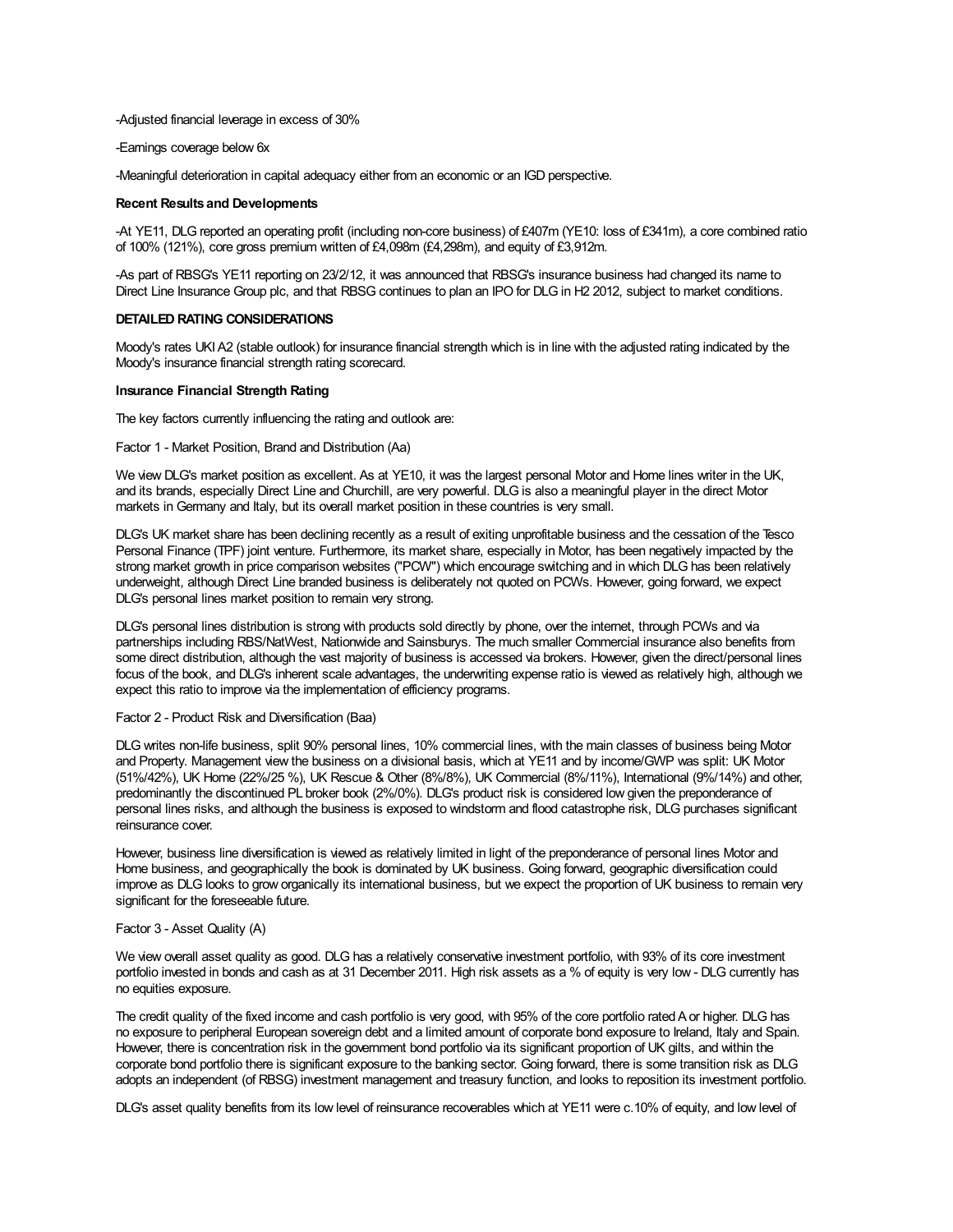reported intangible assets which at YE11 were c.9% of equity although this excludes any DAC assets.

# Factor 4 - Capital Adequacy (A)

We view overall capital adequacy as good. Capitalisation improved in 2011 reflecting lower business volumes as a result of discontinuing certain lines, and an increase in shareholders' equity of around 11% following the 3% decrease in 2010. Moody's gross underwriting leverage metric has also improved and was relatively low at below 3x at YE11, and the estimated IGD coverage ratio at YE11 is a high 306% (H1 2011: 254%). However, capital adequacy could weaken somewhat during 2012, with potential dividend payments, subject to regulatory approval, negatively impacting equity.

We note that DLG's risk management and modelling capabilities continue to be developed. DLG is currently enhancing its economic capital model, which is used to calibrate ICA, to meet Solvency II requirements, and is aiming to fully embed ERM throughout the business in the near to medium term.

# Factor 5 - Profitability (A)

We view overall profitability as good. Profitability from 2007-2011 has been mixed, with very good return on capital performance in 2007 and 2008. However, DLG's results were impacted in 2009, and especially 2010, by significant UK Motor bodily injury reserve strengthening, and in these years, DLG reported very high combined ratios for its UK Motor business. But performance significantly improved during 2011, with DLG returning to profit and recording a Moody's return on capital metric of 7.5% (YE10: - 6.3%), and reporting an improved overall core combined ratio of 100% (YE10: 121%). The reported core UK Motor loss ratio also improved to 82% (YE10: 120%).

The UK Motor book benefited in 2011 from significant rate increases, new pricing models and engines, de-risking, exiting unprofitable lines, claims systems improvements, and the non-repeat of 2010 reserve strengthening. Furthermore, we note that DLG materially benefits from additional income generated from its own brand Motor policies, and the performance of its UK Home and Rescue books has been generally good in recent years.

Going forward, DLG is targeting further improvement in the performance of its UK personal lines Motor book. However, a key challenge is that DLG is heavily reliant for its profits on UK Motor which remains a highly competitive market and vulnerable to bodily injury claims inflation, and which in recent years DLG has under-performed.

#### Factor 6 - Reserve Adequacy (A)

The reserve adequacy metric score is driven by a small surplus position on average from 2011-2007. However, reserves were strengthened during 2009 and 2010, driven by respective £391m and £420m increases for UK Motor bodily injury reserves with high inflation in bodily injury claims a feature of the UK Motor market. Aside from reserve strengthening with reserves now including an additional margin for inherent and binary risks beyond the actuarial best estimate, DLG's remedies, from 2009/2010, have also included de-risking, re-pricing, and new tools.

DLG returned to a prior year reserve release during 2011. However, volatility still remains within the external Motor market with large bodily injury claims continuing to be an industry-wide issue, and the number of Periodical Payment Order (PPO) awards continues to increase.

#### Factor 7 - Financial Flexibility (A)

We view overall financial flexibility as good. Adjusted financial leverage is low with financial debt confined to intra-group loans and overdrafts and other borrowings, and we expect leverage to remain relatively low going forward.

Apart from 2010, earnings cover has been very strong but then the interest expense has been very low as a result of the intragroup nature of the reported borrowings.

Financial flexibility is somewhat constrained by DLG's lack of track record in accessing capital markets as a result of its current ownership. Any hybrid capital issuance prior to divestment would be DLG's first test in this regard, and RBSG's targeted commencement of its IPO of DLG in H2 2012, subject to market conditions, will also be a major test of stand-alone financial flexibility.

#### **Rating Factors**

#### **U K Insurance Limited[1]**

| <b>Financial Strength Rating Scorecard</b> | Ааа | Aa | Baa | Ba | B | Caa | Score | [2]Adjusted<br>Score |
|--------------------------------------------|-----|----|-----|----|---|-----|-------|----------------------|
|                                            |     |    |     |    |   |     |       |                      |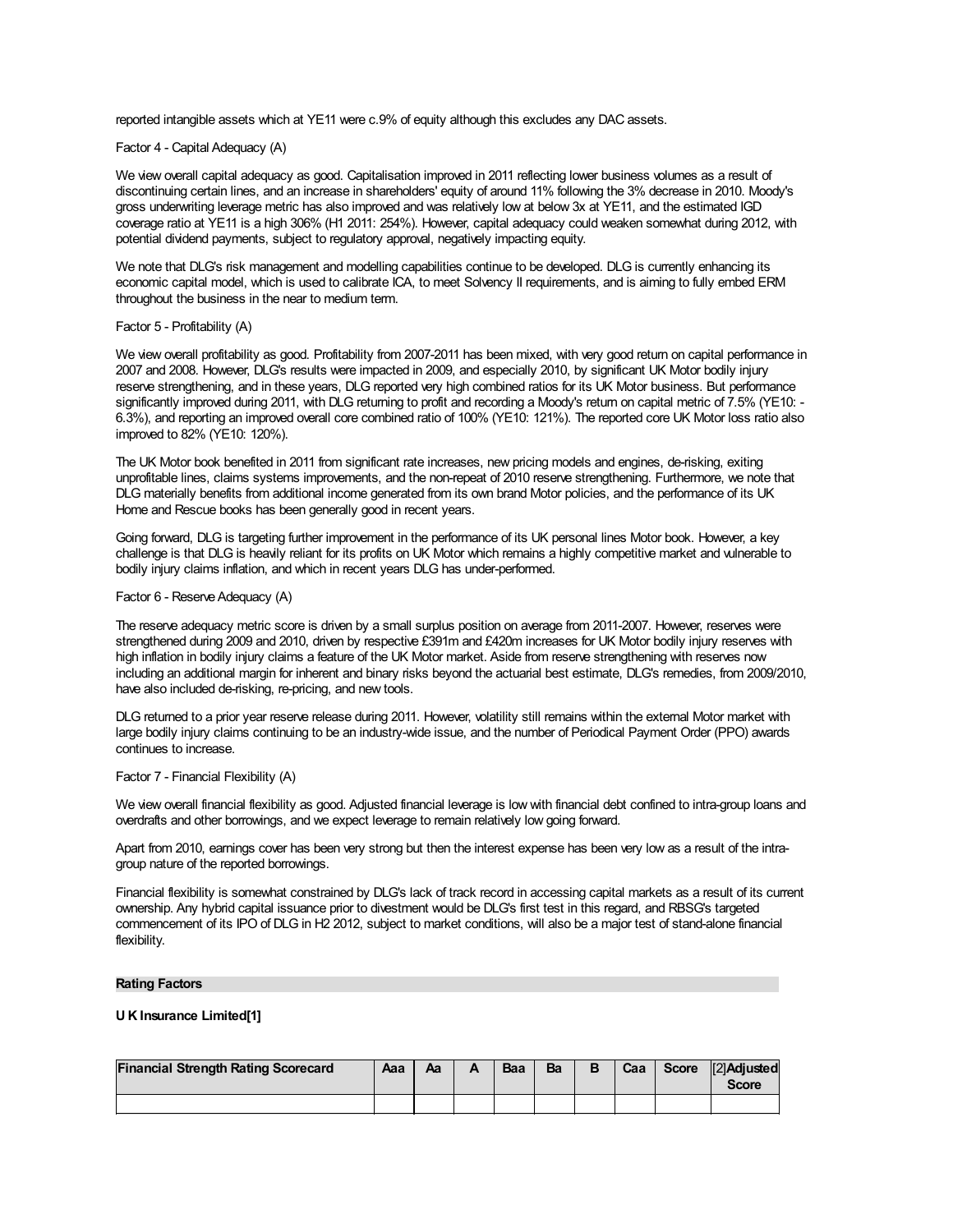| <b>Business Profile</b>                          |         |      |      |      |   | A              | A       |
|--------------------------------------------------|---------|------|------|------|---|----------------|---------|
| Market Position, Brand and Distribution          |         |      |      |      |   | A              | Aa      |
| (25%)                                            |         |      |      |      |   |                |         |
| Relative Market Share Ratio                      |         | X    |      |      |   |                |         |
| Underwriting Expense Ratio % Net Premiums        |         |      | X    |      |   |                |         |
| Written [3]                                      |         |      |      |      |   |                |         |
| Product Risk and Diversification (10%)           |         |      |      |      |   | Baa            | Baa     |
| <b>Product Risk</b>                              |         | X    |      |      |   |                |         |
| <b>P&amp;C Insurance Product Diversification</b> |         |      | X    |      |   |                |         |
| Geographic Diversification                       |         |      |      |      | X |                |         |
|                                                  |         |      |      |      |   |                |         |
| <b>Financial Profile</b>                         |         |      |      |      |   | Aa             | A       |
| <b>Asset Quality (10%)</b>                       |         |      |      |      |   | Aaa            | A       |
| High Risk Assets % Shareholders' Equity [4]      | 1.8%    |      |      |      |   |                |         |
| Reinsurance Recoverables % Shareholders'         | 10.2%   |      |      |      |   |                |         |
| Equity                                           |         |      |      |      |   |                |         |
| Goodwill & Intangibles % Shareholders' Equity    | 9.3%    |      |      |      |   |                |         |
| [5]                                              |         |      |      |      |   |                |         |
| Capital Adequacy (15%)                           |         |      |      |      |   | Aа             | A       |
| Gross Underwriting Leverage [6]                  |         | 2.9x |      |      |   |                |         |
| Profitability (15%)                              |         |      |      |      |   | Ba             | A       |
| Return on Capital (3 yr. avg) [7]                |         |      | 0.5% |      |   |                |         |
| Sharpe Ratio of ROC (3 yr. avg) [7]              |         |      |      | 6.9% |   |                |         |
| Reserve Adequacy (10%)                           |         |      |      |      |   | Aaa            | A       |
| Adv./(Fav.) Loss Dev. % Beg. Reserves (5 yr.     | $-2.5%$ |      |      |      |   |                |         |
| avg.) [8]                                        |         |      |      |      |   |                |         |
| Financial Flexibility (15%)                      |         |      |      |      |   | Aaa            | A       |
| Adjusted Financial Leverage [9]                  | 7.5%    |      |      |      |   |                |         |
| Total Leverage [9]                               | 7.5%    |      |      |      |   |                |         |
| Earnings Coverage (5 yr. avg.) [10]              |         |      |      |      |   |                |         |
| Cashflow Coverage (5 yr. avg.)                   |         |      |      |      |   |                |         |
| <b>Operating Environment (0%)</b>                |         |      |      |      |   | Aaa - A        | Aaa - A |
| <b>Aggregate Profile</b>                         |         |      |      |      |   | A <sub>1</sub> | A2      |

[1] Unless otherwise stated, figures are based on the RBS Bank Group 2011 Results Announcement. All balance sheet figures exclude the German business i.e. DLVAG and equity includes a "non-core" non controlling interest amount of £259m [2] The Scorecard rating is an important component of the company's published rating, reflecting the stand-alone financial strength before other considerations (discussed above) are incorporated into the analysis [3] Denominator used in calculation is Net Earned Premiums, rather than Net Written Premiums [4] HRA includes property investments, and excludes non investment grade and non rated fixed income securities as not disclosed [5] Reported intangible assets used as a proxy for Goodwill & Intangibles [6] Gross reserves for 2011 taken as 'Total Insurance Reserves', which includes unearned premium reserve, from the 2011 Results Announcement. 2010 and 2009 gross reserves taken from RBS GroupAnnual Reports [7] Net Income estimated based on reported operating income less estimated tax charge of 26%, 28% and 28% for 2011, 2010 and 2009 respectively. Return on Capital and Sharpe Ratio of ROC based on a 3 year average [8] 2011 prior year reserve development amount currently not disclosed. 2010-2006 figures are based on the reserve triangles reported in the RBS GroupAnnual Reports [9] Adjusted Financial Leverage and Total Leverage exclude any adjustments for operating leases and pension costs [10] Interest costs not disclosed



© 2012 Moody's Investors Service, Inc. and/or its licensors and affiliates (collectively, "MOODY'S"). All rights reserved.

**CREDIT RATINGS ISSUED BY MOODY'S INVESTORS SERVICE, INC. ("MIS")AND ITSAFFILIATESARE MOODY'S CURRENT OPINIONS OF THE RELATIVE FUTURE CREDIT RISK OF ENTITIES, CREDIT**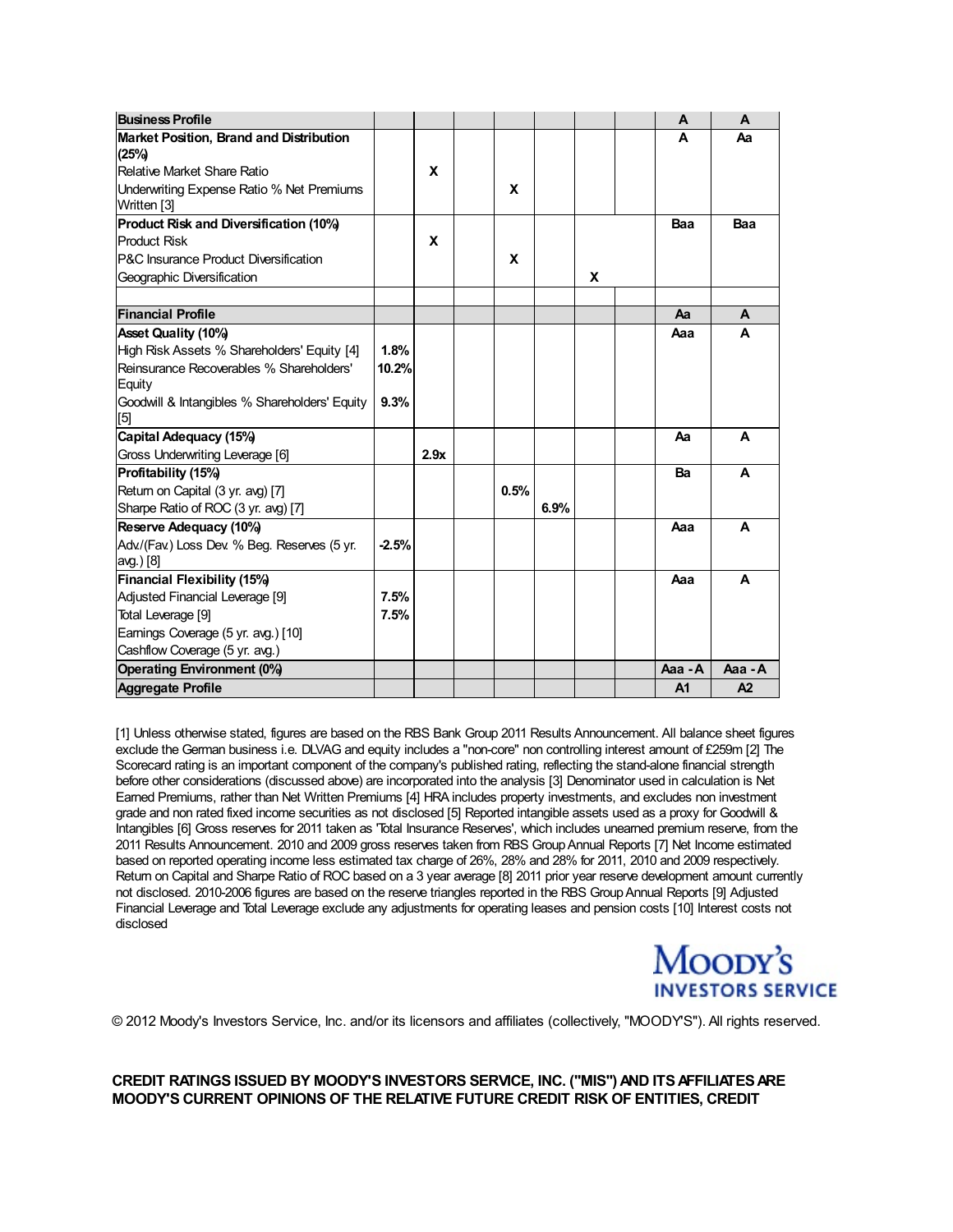**COMMITMENTS, OR DEBT OR DEBT-LIKE SECURITIES,AND CREDIT RATINGSAND RESEARCH PUBLICATIONS PUBLISHED BY MOODY'S ("MOODY'S PUBLICATIONS") MAY INCLUDE MOODY'S CURRENT OPINIONS OF THE RELATIVE FUTURE CREDIT RISK OF ENTITIES, CREDIT COMMITMENTS, OR DEBT OR DEBT-LIKE SECURITIES. MOODY'S DEFINES CREDIT RISKAS THE RISK THAT AN ENTITY MAY NOT MEET ITS CONTRACTUAL, FINANCIAL OBLIGATIONSAS THEY COME DUEANDANY ESTIMATED FINANCIAL LOSS IN THE EVENT OF DEFAULT. CREDIT RATINGS DO NOT ADDRESSANY OTHER RISK, INCLUDING BUT NOT LIMITED TO: LIQUIDITY RISK, MARKET VALUE RISK, OR PRICE VOLATILITY. CREDIT RATINGSAND MOODY'S OPINIONS INCLUDED IN MOODY'S PUBLICATIONSARE NOT STATEMENTS OF CURRENT OR HISTORICAL FACT. CREDIT RATINGSAND MOODY'S PUBLICATIONS DO NOT CONSTITUTE OR PROVIDE INVESTMENT OR FINANCIALADVICE,AND CREDIT RATINGSAND MOODY'S PUBLICATIONSARE NOT AND DO NOT PROVIDE RECOMMENDATIONS TO PURCHASE, SELL, OR HOLD PARTICULAR SECURITIES. NEITHER CREDIT RATINGS NOR MOODY'S PUBLICATIONS COMMENT ON THE SUITABILITY OFAN INVESTMENT FORANY PARTICULAR INVESTOR. MOODY'S ISSUES ITS CREDIT RATINGSAND PUBLISHES MOODY'S PUBLICATIONS WITH THE EXPECTATIONAND UNDERSTANDING THAT EACH INVESTOR WILL MAKE ITS OWN STUDYAND EVALUATION OF EACH SECURITY THAT IS UNDER CONSIDERATION FOR PURCHASE, HOLDING, OR SALE.**

ALL INFORMATION CONTAINED HEREIN IS PROTECTED BY LAW, INCLUDING BUT NOT LIMITED TO, COPYRIGHT LAW, AND NONE OF SUCH INFORMATION MAY BE COPIED OR OTHERWISE REPRODUCED, REPACKAGED, FURTHER TRANSMITTED, TRANSFERRED, DISSEMINATED, REDISTRIBUTED OR RESOLD, OR STORED FOR SUBSEQUENT USE FOR ANY SUCH PURPOSE, IN WHOLE OR IN PART, INANY FORMOR MANNER OR BYANY MEANS WHATSOEVER, BYANY PERSON WITHOUT MOODY'S PRIOR WRITTEN CONSENT. All information contained herein is obtained by MOODY'S from sources believed by it to be accurate and reliable. Because of the possibility of human or mechanical error as well as other factors, however, all information contained herein is provided "AS IS" without warranty of any kind. MOODY'S adopts all necessary measures so that the information it uses in assigning a credit rating is of sufficient quality and from sources Moody's considers to be reliable, including, when appropriate, independent third-party sources. However, MOODY'S is not an auditor and cannot in every instance independently verify or validate information received in the rating process. Under no circumstances shall MOODY'S have any liability to any person or entity for (a) any loss or damage in whole or in part caused by, resulting from, or relating to, any error (negligent or otherwise) or other circumstance or contingency within or outside the control of MOODY'S or any of its directors, officers, employees or agents in connection with the procurement, collection, compilation, analysis, interpretation, communication, publication or delivery of any such information, or (b) any direct, indirect, special, consequential, compensatory or incidental damages whatsoever (including without limitation, lost profits), even if MOODY'S is advised in advance of the possibility of such damages, resulting from the use of or inability to use, any such information. The ratings, financial reporting analysis, projections, and other observations, if any, constituting part of the information [contained](http://www.moodys.com/) herein are, and must be construed solely as, statements of opinion and not statements of fact or recommendations to purchase, sell or hold any securities. Each user of the information contained herein must make its own study and evaluation of each security it may consider purchasing, holding or selling. NO WARRANTY, EXPRESS OR IMPLIED, AS TO THE ACCURACY, TIMELINESS, COMPLETENESS, MERCHANTABILITYOR FITNESS FOR ANY PARTICULAR PURPOSE OF ANY SUCH RATING OR OTHER OPINION OR INFORMATION IS GIVEN OR MADE BY MOODY'S INANY FORMOR MANNER WHATSOEVER.

MIS, a wholly-owned credit rating agency subsidiary of Moody's Corporation ("MCO"), hereby discloses that most issuers of debt securities (including corporate and municipal bonds, debentures, notes and commercial paper) and preferred stock rated by MIS have, prior to assignment of any rating, agreed to pay to MIS for appraisal and rating services rendered by it fees ranging from \$1,500 to approximately \$2,500,000. MCO and MIS also maintain policies and procedures to address the independence of MIS's ratings and rating processes. Information regarding certain affiliations that may exist between directors of MCO and rated entities, and between entities who hold ratings from MIS and have also publicly reported to the SEC an ownership interest in MCO of more than 5%, is posted annually at www.moodys.com under the heading "Shareholder Relations — Corporate Governance — Director and Shareholder Affiliation Policy."

Any publication into Australia of this document is by MOODY'S affiliate, Moody's Investors Service Pty Limited ABN 61 003 399 657, which holds Australian Financial Services License no. 336969. This document is intended to be provided